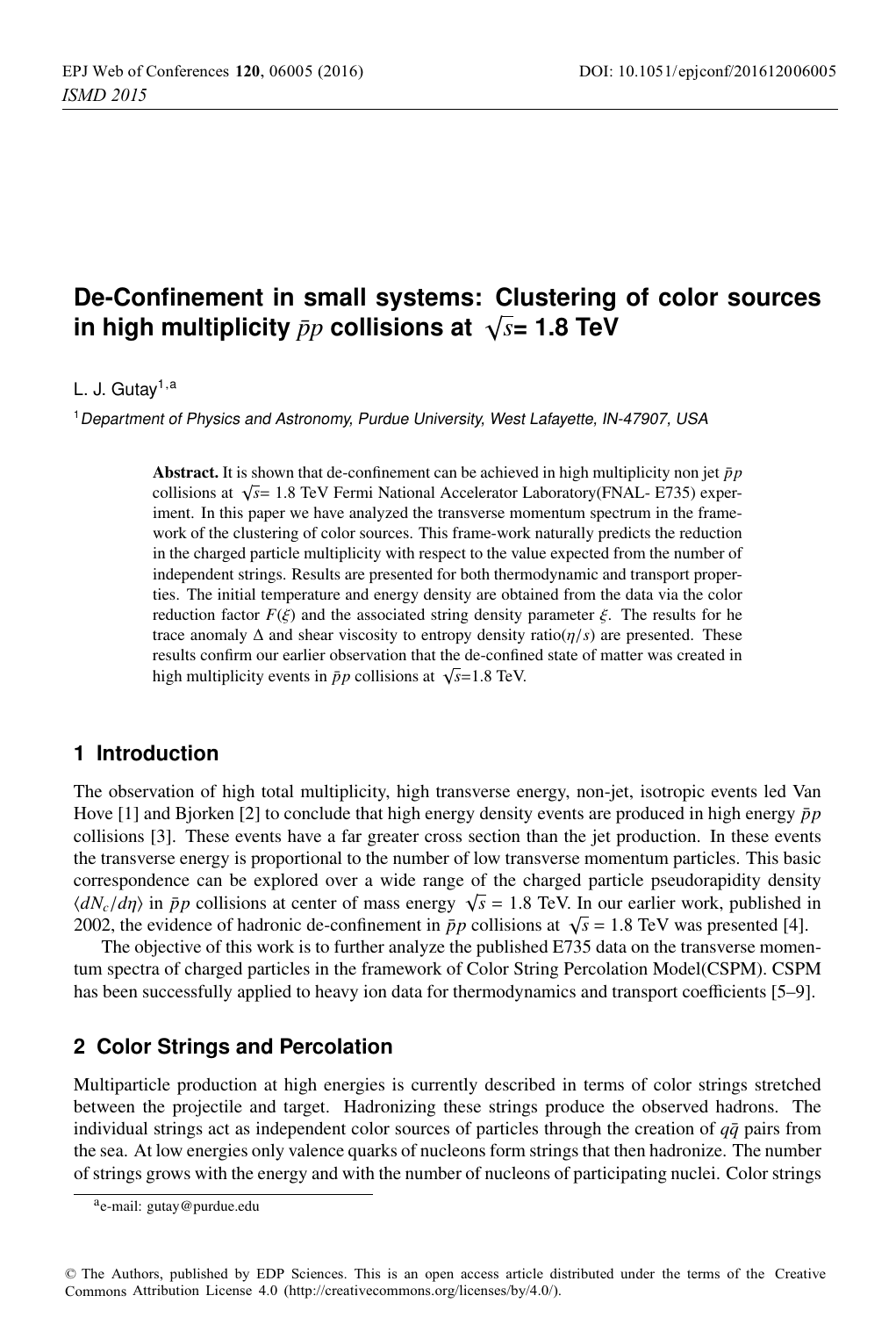may be viewed as small discs in the transverse space filled with the color field created by colliding partons. Particles are produced by the Schwinger mechanisms [10]. With growing energy and size of the colliding nuclei the number of strings grow and start to overlap and interact to form clusters [11, 12].

We assume that a cluster of *n* strings behaves as a single string with an energy-momentum that corresponds to the sum of energy-momenta of the individual strings and with a higher color field, corresponding to the vectorial sum of the color field of each individual string [11, 12]. One can obtain the multiplicity  $\mu$  and the mean transverse momentum squared  $\langle p_t^2 \rangle$  of the particles produced by a cluster of *n* strings [12]

$$
\mu_n = \sqrt{\frac{nS_n}{S_1}} \mu_0; \qquad \langle p_t^2 \rangle = \sqrt{\frac{nS_1}{S_n}} \langle p_t^2 \rangle_1,\tag{1}
$$

where  $\mu_0$  and  $\langle p_t^2 \rangle_1$  are the mean multiplicity and  $\langle p_t^2 \rangle$  of particles produced from a single string with a transverse area  $S_1 = \pi r_0^2$ . In the limit of high string density, one obtains [11, 12]

$$
\langle \frac{nS_1}{S_n} \rangle = \frac{\xi}{1 - e^{-\xi}} \equiv \frac{1}{F(\xi)^2},\tag{2}
$$

where  $F(\xi)$  is the color suppression factor.  $F(\xi)$  is related to the  $\xi$ 

$$
F(\xi) = \sqrt{\frac{1 - e^{-\xi}}{\xi}}.
$$
\n(3)

The net effect due to  $F(\xi)$  is the reduction in hadron multiplicity and increase in the average transverse momentum of particles. The CSPM model calculation for hadron multiplicities and momentum spectra for *pp* and *AA* collisions at RHIC and LHC energies were found to be in excellent agreement with the experiments [8, 9].

#### **3 E735 Experiment**

Experiment E735 was run during the 1988-1989 Tevatron running period, primarily collecting data triggered to enrich high multiplicity events in  $\bar{p}p$  collisions at  $\sqrt{s} = 1.8$  TeV [13]. The multiplicity dependence of the transverse momentum  $p_t$  spectra was measured. The invariant  $p_t$  spectra was fitted with a power law  $A/(p_0 + p_t)^n$  [14]. The power law function is the QCD inspired function which goes asymptotically to  $p_t^{-n}$  at large  $p_t$  and approximates an exponential at small  $p_t$ .

#### **4 Color Suppression Factor and Temperature**

The suppression factor is determined by comparing the charged particle spectra for  $0.1 < p_t < 1.5$ GeV/c for minimum bias events from *pp* collisions and high multiplicity transverse momentum spectra from  $\bar{p}p$ . To evaluate the initial value of  $\xi$  from data a parameterization of pp events at  $\sqrt{s} = 200 \text{ GeV}$ is used to compute the  $p_t$  distribution

$$
dN_c/dp_t^2 = a/(p_0 + p_t)^n,
$$
\n(4)

where a is the normalization factor.  $p_0 = 1.98$  and  $n = 12.88$  are parameters used to fit the data [5]. A modified parameterization is used for high multiplicity events in  $\bar{p}p$  collisions at  $\sqrt{s} = 1.8$  TeV to take into account the interactions of the strings [12].

$$
dN_c/dp_t^2 = \frac{a'}{(p_0\sqrt{F(\xi_{\bar{p}p})_{HM}/F(\xi_{pp})} + p_t)^n},
$$
\n(5)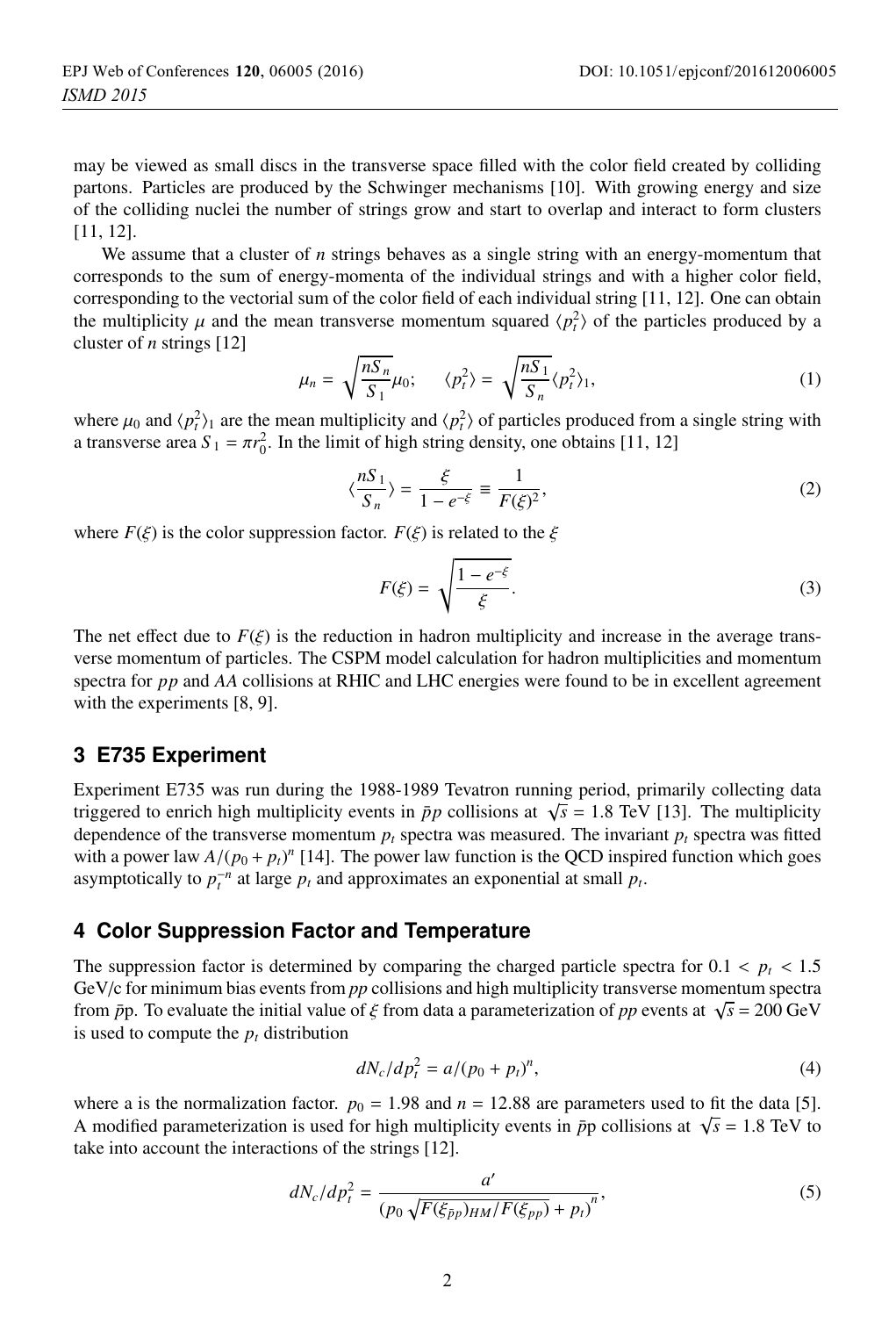

Figure 1.  $\varepsilon/T^4$  as a function of T/T<sub>c</sub>. Solid green squares are from  $\bar{p}p$  collisions at  $\sqrt{s} = 1.8$  TeV. The lattice QCD calculation is shown as dotted green line [22]. CSPM for Au+Au at  $\sqrt{s_{NN}}$  = 200 GeV are red solid circles [7].

where  $F(\xi_{\bar{p}p})_{HM}$  is the color suppression factor in high multiplicity events in  $\bar{p}p$  collisions at  $\sqrt{s}$  = 1.8 TeV. In pp collisions  $F(\xi_{pp}) \sim 1$  at  $\sqrt{s} = 200$  GeV due to the low string overlap probability [5].

The connection between the measured  $F(\xi)$  and the temperature  $T(\xi)$  involves the Schwinger mechanism (SM) for particle production. The Schwinger distribution for massless particles is expressed in terms of  $p_t^2$  [10, 15]

$$
dn/dp_t^2 \sim e^{-\pi p_t^2/x^2},\qquad(6)
$$

where the average value of the string tension is  $\langle x^2 \rangle$ . The tension of the macroscopic cluster fluctuates around its mean value because the chromo-electric field is not constant. Quadratic fluctuations lead to a Gaussian distribution of the string tension for the cluster, which gives rise to the thermal distribution [5, 16, 17]

$$
dn/dp_t^2 \sim e^{(-p_t\sqrt{\frac{2\pi}{\langle x^2 \rangle}})},\tag{7}
$$

with  $\langle x^2 \rangle = \pi \langle p_t^2 \rangle_1 / F(\xi)$ . The initial temperature is expressed as

$$
T(\xi) = \sqrt{\frac{\langle p_i^2 \rangle_1}{2F(\xi)}},\tag{8}
$$

where  $\langle p_t^2 \rangle_1$  is the average transverse momentum squared of particles produced from a single string and is evaluated using Eq. (8). At the percolation transition  $\xi_c = 1.2$  the temperature  $T_c = 167 \pm 2.6$ MeV as obtained from the statistical model analysis of data, which is the universal chemical freezeout temperature and is a good measure of the phase transition temperature [18, 19]. This determines  $\sqrt{\langle p_i^2 \rangle_1}$  = 207 ± 3.3 MeV [5] which calibrates the temperature.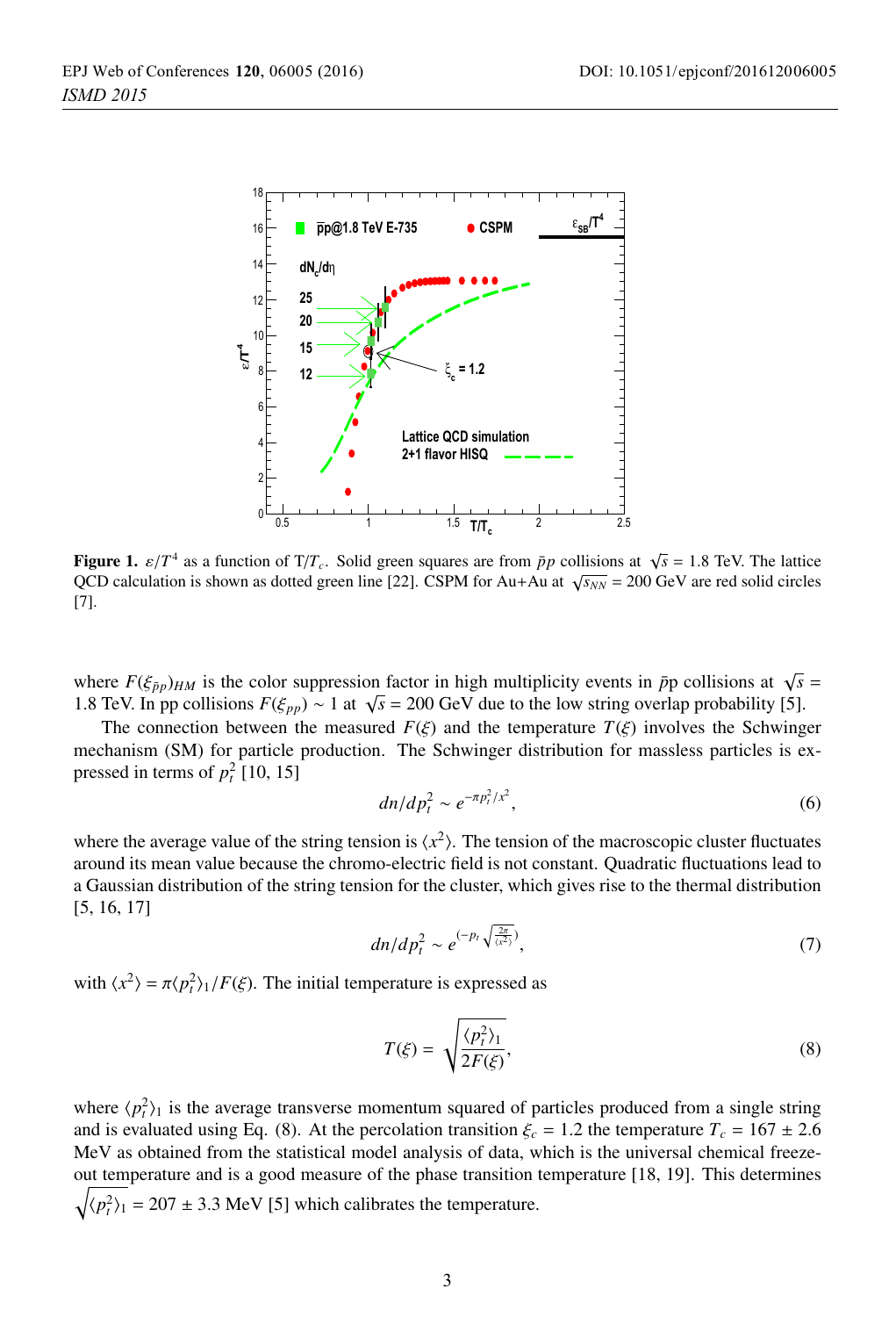

Figure 2. η/*<sup>s</sup>* as a function of temperature T using Eq. (10) [7]. Solid green squares are from ¯*pp* collisions at  $\sqrt{s}$  = 1.8 TeV. CSPM results for Au+Au at  $\sqrt{s_{NN}}$  = 200 GeV are shown as solid red circles [7]. The meson gas value for η/*s* ∼ 0.7 is shown as solid black circle at T ∼ 150 MeV [23]. The lower bound shown is given by the AdS/CFT [24].

### **5 Energy Density**

The QGP according to CSPM is born in local thermal equilibrium because the temperature is determined at the string level. After the initial temperature  $T > T_c$  the CSPM is described as a perfect fluid and may expand according to Bjorken boost invariant 1D hydrodynamics [20]

$$
\varepsilon = \frac{3}{2} \frac{\frac{dN_c}{dy} \langle m_t \rangle}{S_{\perp} \tau_{pro}},\tag{9}
$$

where  $\varepsilon$  is the energy density,  $\langle m_t \rangle$  the average transverse mass,  $S_\perp$  the transverse overlap area of the colliding nucleons, and  $\tau_{pro}$  the proper time. Above the critical temperature only massless particles are present in CSPM. In Schwinger model τ*pro* is the formation time for gluon production and is given by  $\tau_{pro} = \frac{2.405\hbar}{\langle m_t \rangle}$  [10]. With the determination of *T* and  $\varepsilon$  one can compare the energy density expressed as  $\varepsilon/T^4$  with the available lattice QCD results [21, 22]. Figure 1 shows a plot of  $\varepsilon/T^4$  as a function of  $T/T_c$ . The error on  $\varepsilon/T^4$  is 8-11% mainly due to the uncertainty in temperature. The LQCD results are from the HotQCD Collaboration [22]. It is observed that for highest multiplicity  $\langle dN_c/d\eta \rangle \sim 27$ ,  $\varepsilon/T^4$  from  $\bar{p}p$  collisions is close to the value obtained for Au+Au at 200 GeV. This result strongly supports the formation of the QGP above the phase transition temperature in high multiplicity events in  $\bar{p}p$  interactions at  $\sqrt{s}$  = 1.8 TeV. This emphasizes that high string densities determines the initial energy density and temperature.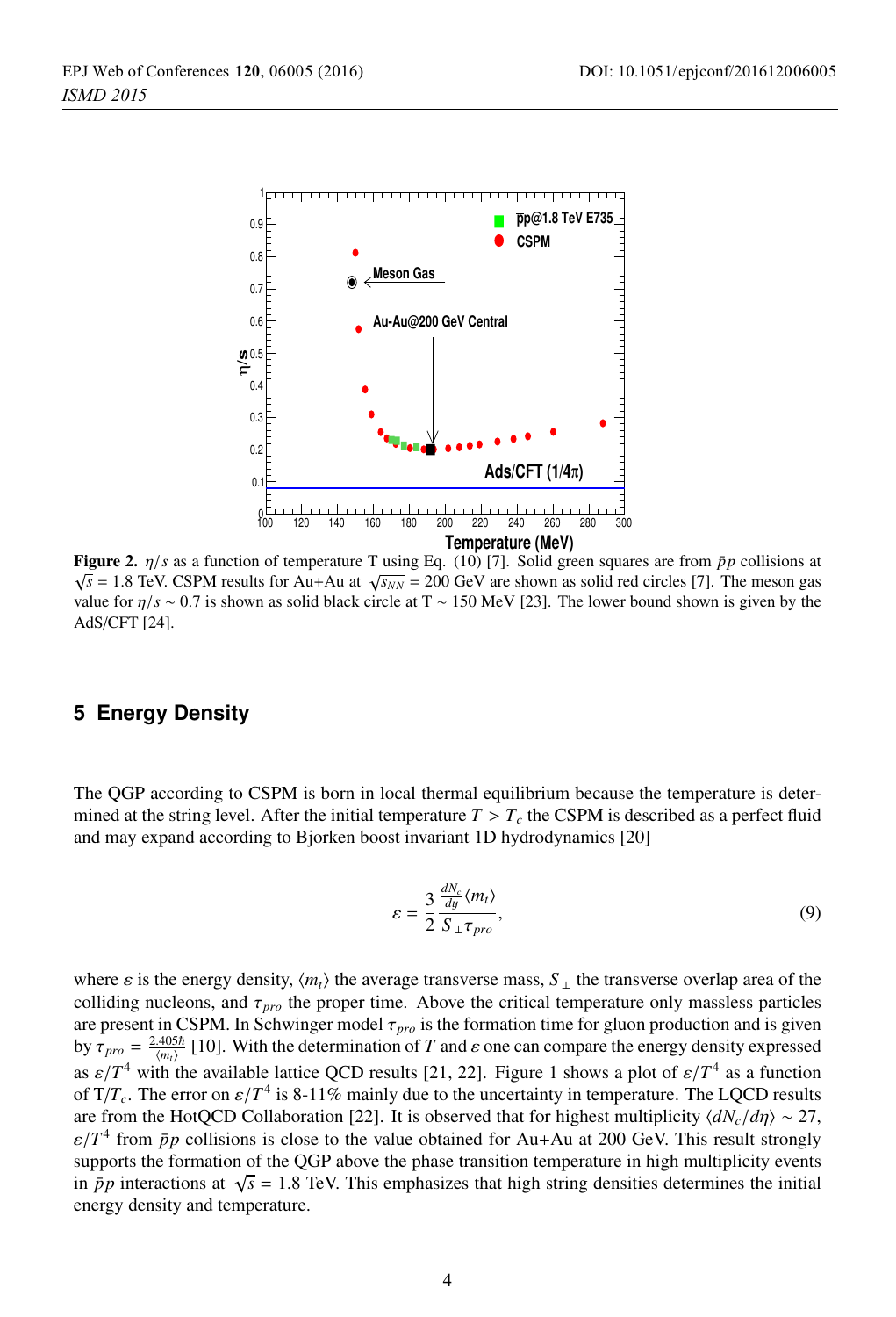

Figure 3. The trace anomaly  $\Delta = (\varepsilon - 3p)/T^4$  vs temperature. Solid green squares are from  $\bar{p}p$  collisions at  $\sqrt{s}$ = 1.8 TeV. Green open squares are from HotQCD Collaboration [22]. Black stars are from Borsanyi et al. [26].

# **6 Shear viscosity to entropy density ratio** η**/s**

Shear viscosity to entropy density ratio η/*s* was obtained in the framework of kinetic theory and the string percolation [7] and is given by

$$
\frac{\eta}{s} = \frac{TL}{5(1 - e^{-\xi})},\tag{10}
$$

where T is the temperature and L is the longitudinal extension of the source ∼ 1 fm. Fig. 2 shows η/*s* as a function of the temperature [7]. The error on  $\eta/s$  is driven by the error on temperature which is ∼ 2.5-3.5%. The lower bound shown in Fig. 2 is given by the AdS/CFT conjecture [24]. It is seen that for  $\langle dN_c/d\eta \rangle \sim 25$  the  $\eta/s$  is equal to the value from the most central collisions in Au+Au at  $\sqrt{s_{NN}}$  = 200 GeV.

## **7 Trace anomaly** Δ

The trace anomaly  $\Delta$  is the expectation value of the trace of the energy-momentum tensor,  $\langle \Theta_{\mu}^{\mu} \rangle$  = (ε−3*p*), which measures the deviation from conformal behavior and thus identifies the interaction still present in the medium [25]. We find that the reciprocal of  $\eta/s$  is in numerical quantitative agreement with the dimensionless ratio  $(\varepsilon - 3p)/T^4$  from LQCD over a wide range of temperatures [6, 8]. Fig. 3 shows  $\Delta$  for  $\bar{p}p$  along with the CSPM calculation and LQCD simulations. The minimum in  $\eta/s \sim 0.20$ determines the peak of the interaction measure ∼ 5 in agreement with the recent HotQCD values [22]. The maximum in  $\Delta$  corresponds to the minimum in  $\eta/s$ . This is true for the highest multiplicity events in  $\bar{p}p$  collisions.